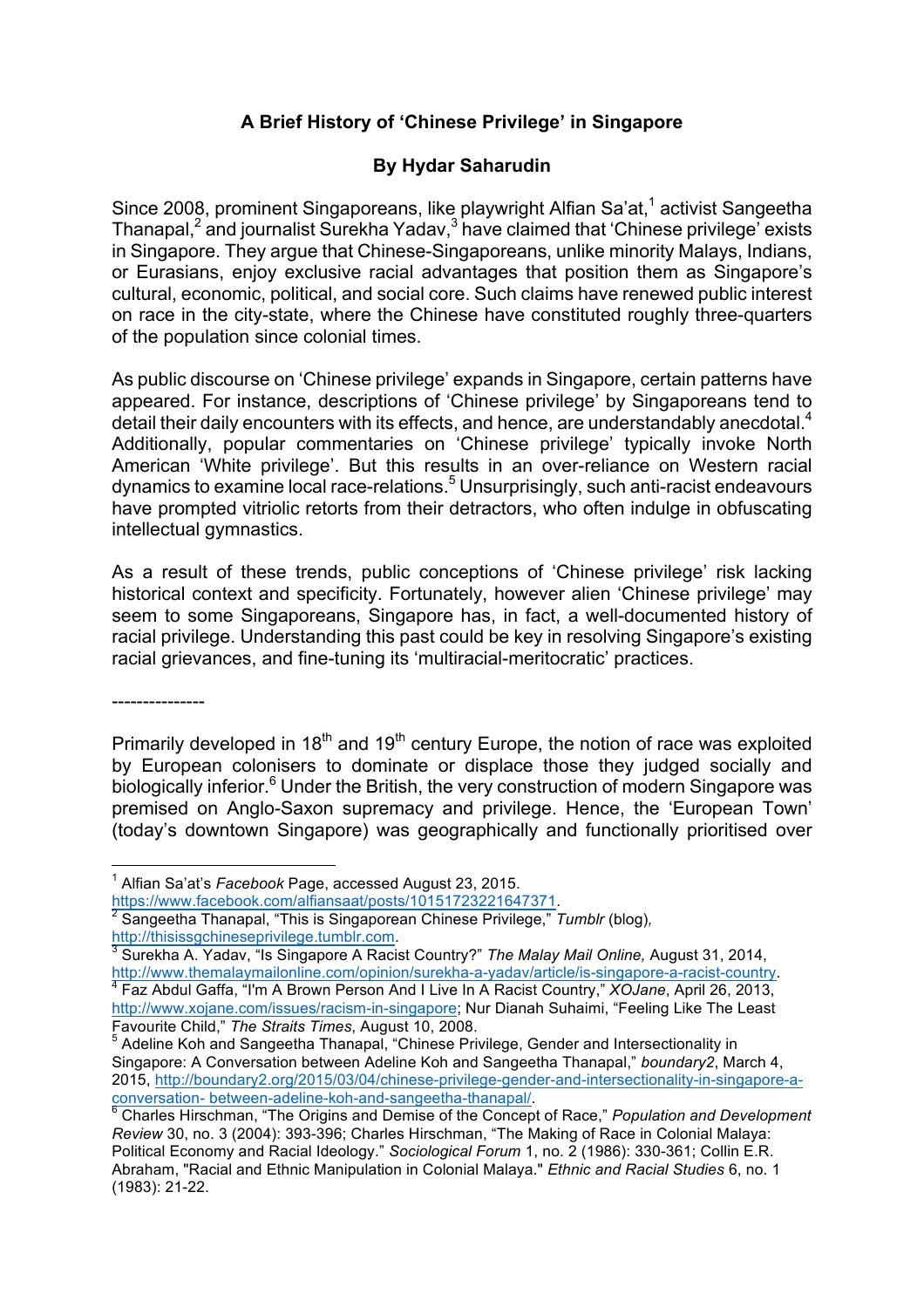other communal zones. In turn, Singapore's Arabs, Bugis, Malays, and South Indians were allotted lands on the settlement's outskirts, lest they tarnish British prestige.<sup>7</sup>

British rule was reinforced by discriminatory schemes. The 'Colour Bar', for example, permitted only White-Europeans into government employment.<sup>8</sup> By the late 19th century, the British established formal racial categories, and popularised racial stereotypes — which portrayed Indians as servile and depraved, Malays as lazy and backward, and Chinese as crafty and deceitful.<sup>9</sup> These imaginative colonial projects have profoundly shaped independent Singapore's racial landscape, influencing its 'Chinese-Malay-Indian-Other' racial classification model and contemporary racial stereotypes.<sup>10</sup>

Like race or racism, racial privilege is forged by specific and shifting historical forces. $^{\rm 11}$ Therefore, 'Chinese privilege' must be defined within Singaporean settings, an environment of extensive government regulation. Singapore's long-ruling (and predominantly Chinese) People's Action Party (PAP) government plays a central role in producing 'Chinese privilege'. This substantially transforms 'Chinese privilege' into an institutional, structural, and systemic phenomenon.

'Chinese privilege', however, has not always existed, as demonstrated by the PAP's battles against the Chinese-educated in the pre-1970s.<sup>12</sup> Its inception can be located from the late 1970s onwards, when the party sought to 're-Asianise' Singapore.<sup>13</sup> This agenda shift has been attributed to several issues: the PAP's fear of

 <sup>7</sup> Brenda S.A. Yeoh, *Contesting Space: Power Relations and the Urban Built Environment in Colonial Singapore* (New York: Oxford University Press, 1996), 1-3; Ellen C. Cangi, "Civilizing the People of Southeast Asia: Sir Stamford Raffles' Town Plan for Singapore, 1819-23," *Planning Perspectives* 8, no. 2 (1993): 173-174; Nicole Tarulevicz, "Hidden in Plain View: Singapore's Race and Ethnicity Policies," in *The State, Development and Identity in Multi-Ethnic Societies: Ethnicity, Equity and the Nation*, ed. Nicholas Tarling and Edmund Terence Gomez (Abingdon, Oxon: Routledge, 2008), 136-  $137.8$ 

<sup>8</sup> John G. Butcher, *The British in Malaya, 1880-1941: The Social History of a European Community in Colonial South-East Asia* (Kuala Lumpur: Oxford University Press, 1979), 96, 107-109; Brenda S.A. Yeoh, *Contesting Space,* 30.

<sup>9</sup> Charles Hirschman, "The Meaning and Measurement of Ethnicity in Malaysia: An Analysis of Census Classifications," *Journal of Asian Studies* 46, no. 3 (1987): 566-570; Kwen Fee Lian, "Race and Racialization in Malaysia and Singapore," in *Race, Ethnicity, and the State in Malaysia and Singapore,* ed. Kwen Fee Lian (Boston: Brill, 2006), 220-222.

<sup>10</sup> Syed Hussein Alatas, *The Myth of the Lazy Native: A Study on the Image of the Malays, Filipinos and Javanese from the 16th to the 20th Century and its Function in the Ideology of Colonial Capitalism* (London: Frank Cass and Company, 1977), 77-80; Daniel P.S. Goh, "Between Assimilation and Multiculturalism: Social Resilience and the Governance of Diversity in Singapore," in *Nations, National Narratives and Communities in the Asia-Pacific*, ed. Norman Vasu, Yolanda Chin, and Kam-Yee Law (Abingdon, Oxon: Routledge, 2014), 59-60.

<sup>11</sup> David Theo Goldberg and John Solomos, "General Introduction," in *A Companion to Racial and Ethnic Studies,* ed. David Theo Goldberg and John Solomos (Massachusetts, USA: Blackwell Publishers, 2002), 2-4.

<sup>&</sup>lt;sup>12</sup> Michael D. Barr and Zlatko Skrbis, Constructing Singapore: Elitism, Ethnicity and the Nation-*Building Project* (Copenhagen, Denmark: NIAS Press, 2008), 25-26.

<sup>13</sup> David Brown, *The State and Ethnic Politics in Southeast Asia* (London: Routledge, 1994), 54-57; Raj Vasil, *Asianising Singapore: The PAP's Management of Ethnicity* (Singapore: Heinemann Asia, 1995), 65-68.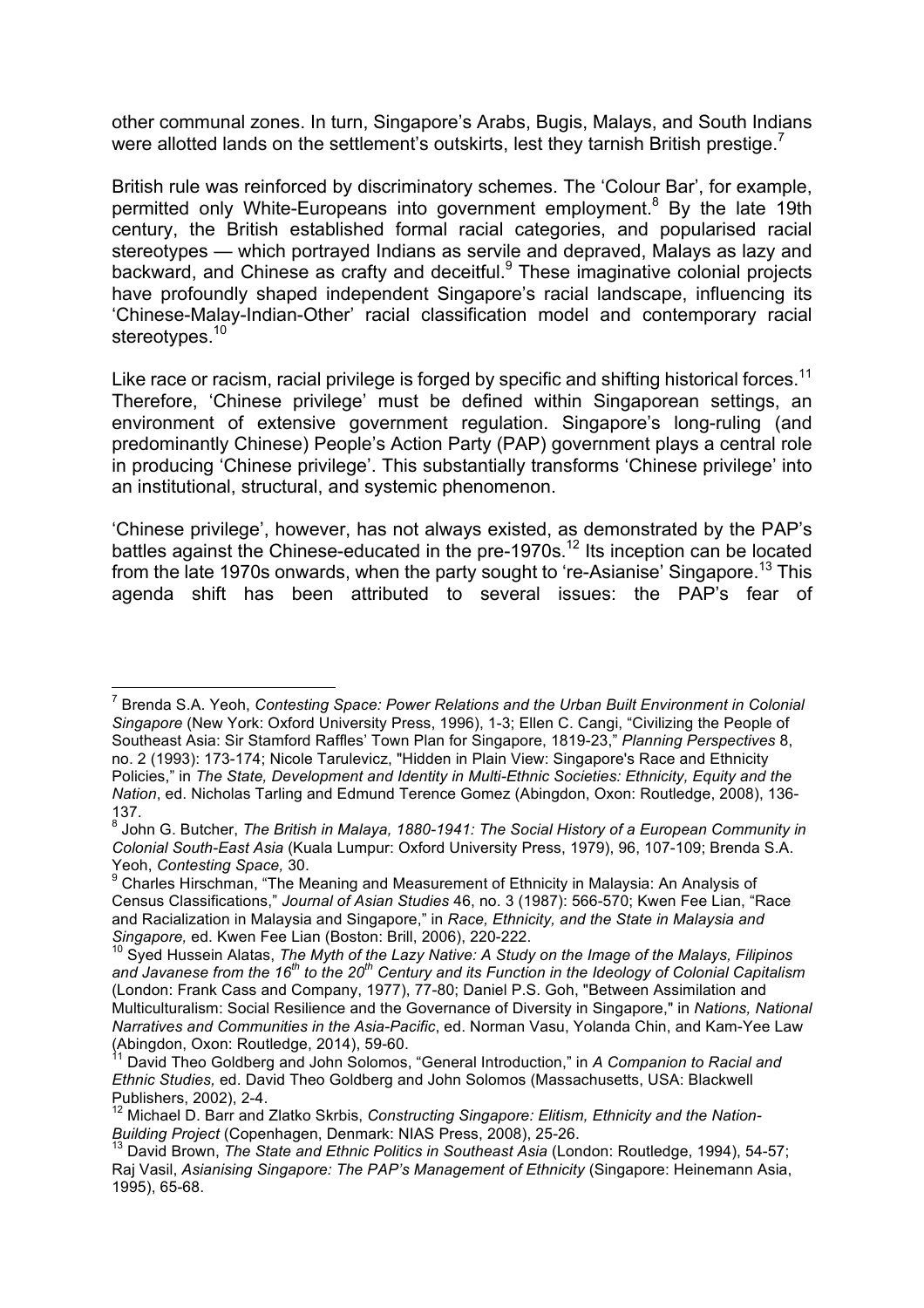'Westernisation',<sup>14</sup> its then 'poor' electoral performances,<sup>15</sup> and Lee Kuan Yew's newfound appreciation for Confucianism and the Mandarin language. <sup>16</sup> Other factors include the political demise of left-wing Chinese-educated groups and the economic reforms of Deng Xiaoping's China.<sup>17</sup>

This period of 'Asianisation' saw the PAP-government promote a self-fashioned form of 'Chineseness' via policies that, intentionally or not, favoured, privileged, and valorised Chinese-Singaporeans. According to distinguished scholars like Lily Zubaidah Rahim, Michael Barr, and Terence Chong, state-sanctioned 'Chineseness' emphasised paternalism, elitism, apoliticism, fluency in Mandarin, a deference to authority, and the Confucian *Junzi* ideal (one whose 'humane', 'benevolent', and 'righteous' conduct makes them exemplary).<sup>18</sup>

To cultivate such values, the PAP-government launched the Special Assistance Plan in 1979, turning Chinese-medium schools into well-funded, elite monocultural institutions. Yet, special aid did not extend to Malay- and Tamil-stream schools.<sup>19</sup> Moreover, throughout the 1980s and 1990s, numerous Confucianist-oriented campaigns were championed nation-wide, including 'Speak Mandarin', 'Confucian Ethics', 'Asian Values', and 'Shared Values'.<sup>20</sup> This left little space for non-Chinese voices and narratives.

Cultural advocacy aside, government electoral and housing policies have bestowed significant political advantages to the Chinese-majority. In 1988, amidst declining electoral support, the PAP implemented the Group Representative Constituency (GRC) system, supposedly to prevent minority parliamentary underrepresentation.<sup>21</sup> However, the GRC's purpose is brought in to question by the fact that minority representation in pre-GRC assemblies was as high, if not higher, than their post-GRC

 <sup>14</sup> Michael Hill and Kwen Fee Lian, *The Politics of Nation Building and Citizenship in Singapore*  (London: Routledge, 1995), 195.

Hussin Mutalib, "Singapore's Quest for a National Identity: The Triumphs and Trials of Government Policies," in *Imagining Singapore*, ed. Ban Kah Choon, Anne Parker, and Tong Chee Kiong. 2nd ed. (Singapore: Marshall Cavendish International, 2004), 67-68.

<sup>16</sup> Diane K. Mauzy and R.S. Milne, *Singapore Politics Under the People's Action Party* (London: Routledge, 2002), 57-58; Michael D. Barr, *Lee Kuan Yew: The Beliefs Behind The Man* (Washington, D.C: Georgetown University Press, 2000), 157-161; Lee Kuan Yew, *The Papers of Lee Kuan Yew: Speeches, Interviews and Dialogues Volume 11: 1990-1994* (Singapore: Cengage Learning Asia Pte Ltd, 2013), 288.

<sup>17</sup> Michael D. Barr and Zlatko Skrbis, *Constructing Singapore,* 101; Michael D. Barr, "Lee Kuan Yew: Race, Culture, and Genes," *Journal of Contemporary Asia 29*, no. 2 (1999): 149.<br><sup>18</sup> Lily Zubaidah Rahim, *The Singapore Dilemma: The Political and Educational Marginality of the* 

*Malay Community* (Kuala Lumpur: Oxford University Press, 1998), 162-163; Michael D. Barr, *The Ruling Elite of Singapore: Networks of Power and Influence* (London, United Kingdom: I.B. Tauris, 2014), 16-17; Terence Chong, "Asian Values and Confucian Ethics: Malay Singaporeans' Dilemma," *Journal of Contemporary Asia* 32, no. 3 (2002): 394, 398, 401.

<sup>19</sup> Lily Zubaidah Rahim, *The Singapore Dilemma,* 128-131, 169-171.

<sup>&</sup>lt;sup>20</sup> Neil A. Englehart, "Rights and Culture in the Asian Values Argument: The Rise and Fall of Confucian Ethics in Singapore," *Human Rights Quarterly* 22 (2000): 560-561; Lily Zubaidah Rahim, *The Singapore Dilemma,* 168-169.

<sup>21</sup> Eugene K. B. Tan, "Multiracialism Engineered: The Limits of Electoral and Spatial Integration in Singapore," *Ethnopolitics* 4, no. 4 (2005): 417.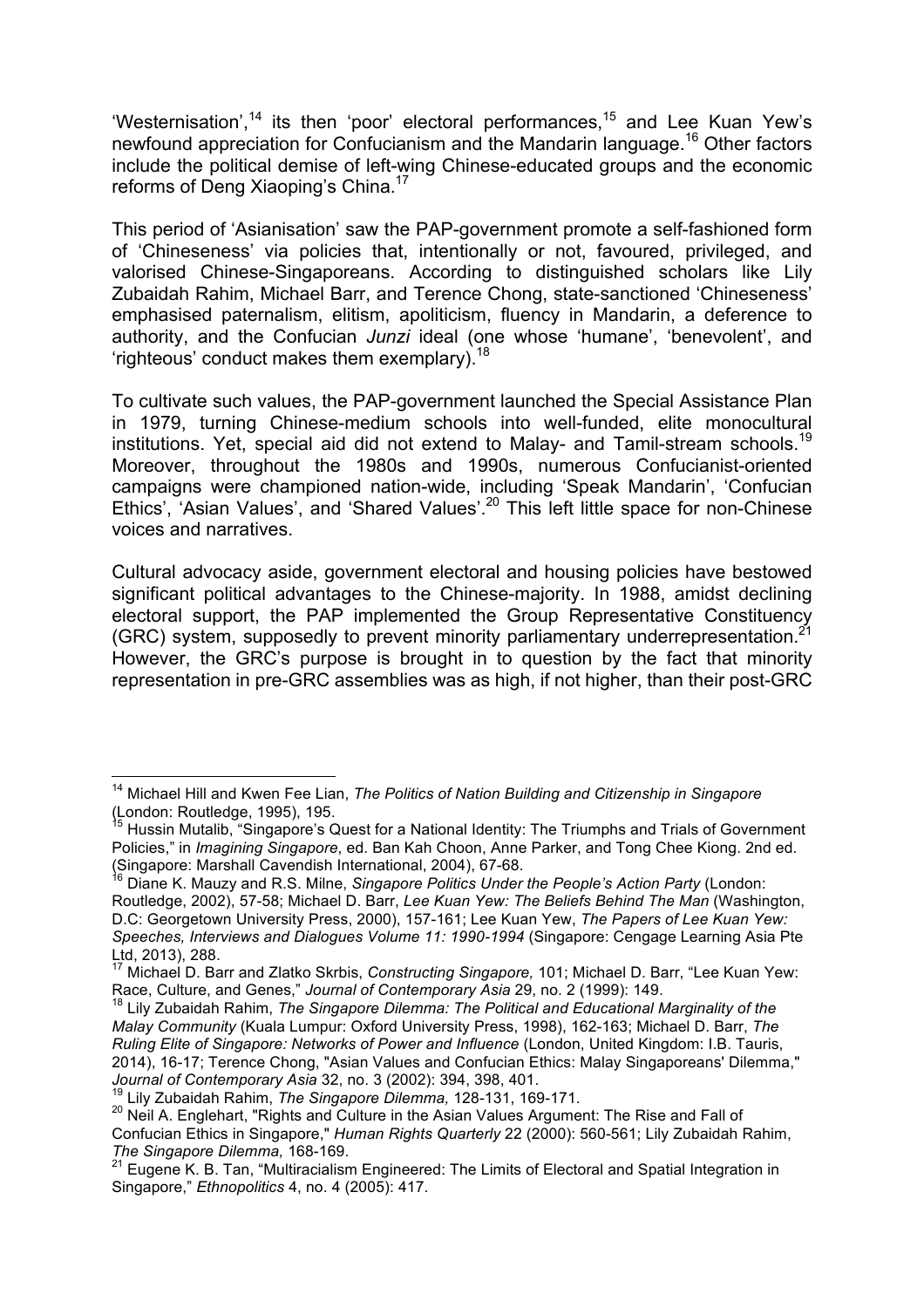counterparts.<sup>22</sup> Interestingly, available evidence indicates that racial minorities tend to be more accepting of alternative political options at the ballots.<sup>23</sup>

In 1989, the PAP-government introduced residential racial quotas to encourage racial integration and dismantle non-Chinese 'enclaves'. For racial minorities, this reduced their housing options, while ensuring they remained numerical minorities in most constituencies.<sup>24</sup> Ironically, if racial mixing was the objective, multiple nation-wide surveys by the Institute of Policy Studies have since revealed that Chinese-Singaporeans are the least receptive to interracial relations.<sup>25</sup> Despite their official multiracial rationale, the GRC system and racial quotas operationally guarantee Chinese political dominance. As the quotas maintain Chinese numerical superiority, they also bolster the community's voting clout. This incentivises GRC candidates to appeal largely to the Chinese electorate, or overlook 'sensitive' minority interests.<sup>26</sup>

On the demographic front, the PAP-government has sought to safeguard the Chinese's majority status, perceiving their cultures and work ethic as pivotal to Singapore's survival.<sup>27</sup> As minority birth-rates overtook the Chinese in the post-1980s, immigration policies were liberalised for East Asian immigrants to preserve Singapore's 'racial balance', or noticeably, the Chinese population.<sup>28</sup> Concurrently, government population measures were increasingly influenced by pseudo-scientific eugenic theories that suggested Chinese genetic superiority.<sup>29</sup>

As seen, considerable resources and power have been invested into the Chinesemajority. Indeed, as Barr admits, Chinese ethnicity alone provides a distinct upperhand in education, politics, socio-economic mobility, and life-chances.<sup>30</sup> These assets

<sup>25</sup> Mathew Matthews, "Indicators of Racial and Religious Harmony: An IPS-OnePeople.sg Study," *The Institute of Policy Studies,* September 11, 2013. http://lkyspp.nus.edu.sg/ips/wp-

content/uploads/sites/2/2013/08/Forum\_-Indicators-of-Racial-and-Religious\_110913\_slides.pdf; Mathew Matthews, "Channel NewsAsia-Institute of Policy Studies (CAN-IPS) Survey on Race Relations," *The Institute of Policy Studies,* August 19, 2016. http://lkyspp.nus.edu.sg/ips/wpcontent/uploads/sites/2/2013/04/CNA-IPS-survey-on-race-relations\_190816.pdf. <sup>26</sup> Eugene K. B. Tan, "Multiracialism Engineered," 421-423; Lily Zubaidah Rahim, *The Singapore* 

*Dilemma*, 77-79; Hussin Mutalib, *Singapore Malays*, 89-90.

<sup>&</sup>lt;sup>22</sup> Eugene K. B. Tan, "Multiracialism Engineered," 422-423.

<sup>23</sup> Leong Wee Keat and Tan Weizhen, "More Swing Voters at this Year's GE," *Today,* July 9, 2011; Joel S. Fetzer, "Election Strategy and Ethnic Politics in Singapore," *Taiwan Journal of Democracy* 4, no. 1 (2008): 149-153; Hussin Mutalib, *Singapore Malays: Being Ethnic Minority and Muslim in a Global City-State* (Abingdon, Oxon: Routledge, 2012), 79-80.

<sup>24</sup> Chih Hoong Sin. "The Quest for a Balanced Ethnic Mix: Singapore's Ethnic Quota Policy Examined." *Urban Studies* 39, no. 8 (2002): 1360-1365; Christopher Tremewan, *The Political Economy of Social Control in Singapore* (Hampshire, Great Britain: The Macmillan Press Ltd, 1994), 65-66.

<sup>27</sup> Lily Zubaidah Rahim, *The Singapore Dilemma*, 56, 73; Michael D. Barr, *The Ruling Elite of Singapore*, 15-16;

<sup>28</sup> Lily Zubaidah Rahim, *The Singapore Dilemma,* 72-73.

<sup>&</sup>lt;sup>29</sup> Stephen Jay Gould, *The Flamingo's Smile: Reflections in Natural History* (Ontario, Canada: Penguin Books Canada Ltd., 1985), 320, 324-325; Geraldine Heng and Janadas Devan, "State Fatherhood: The Politics of Nationalism, Sexuality, and Race in Singapore," in *Bewitching Women, Pious Men: Gender and Body Politics in Southeast Asia,* ed. Aihwa Ong and Michael G. Peletz. (California: University of California Press, 1995), 198-202; Chan Chee Khoon and Chee Heng Leng, "Singapore 1984: Breeding for Big Brother," in *Designer Genes: I.Q., Ideology, and Biology,* ed. Chan Chee Khoon and Chee Heng Leng. (Selangor, Malaysia: INSAN, 1984), 6-7.

<sup>30</sup> Michael D. Barr, *The Ruling Elite of Singapore,* 17.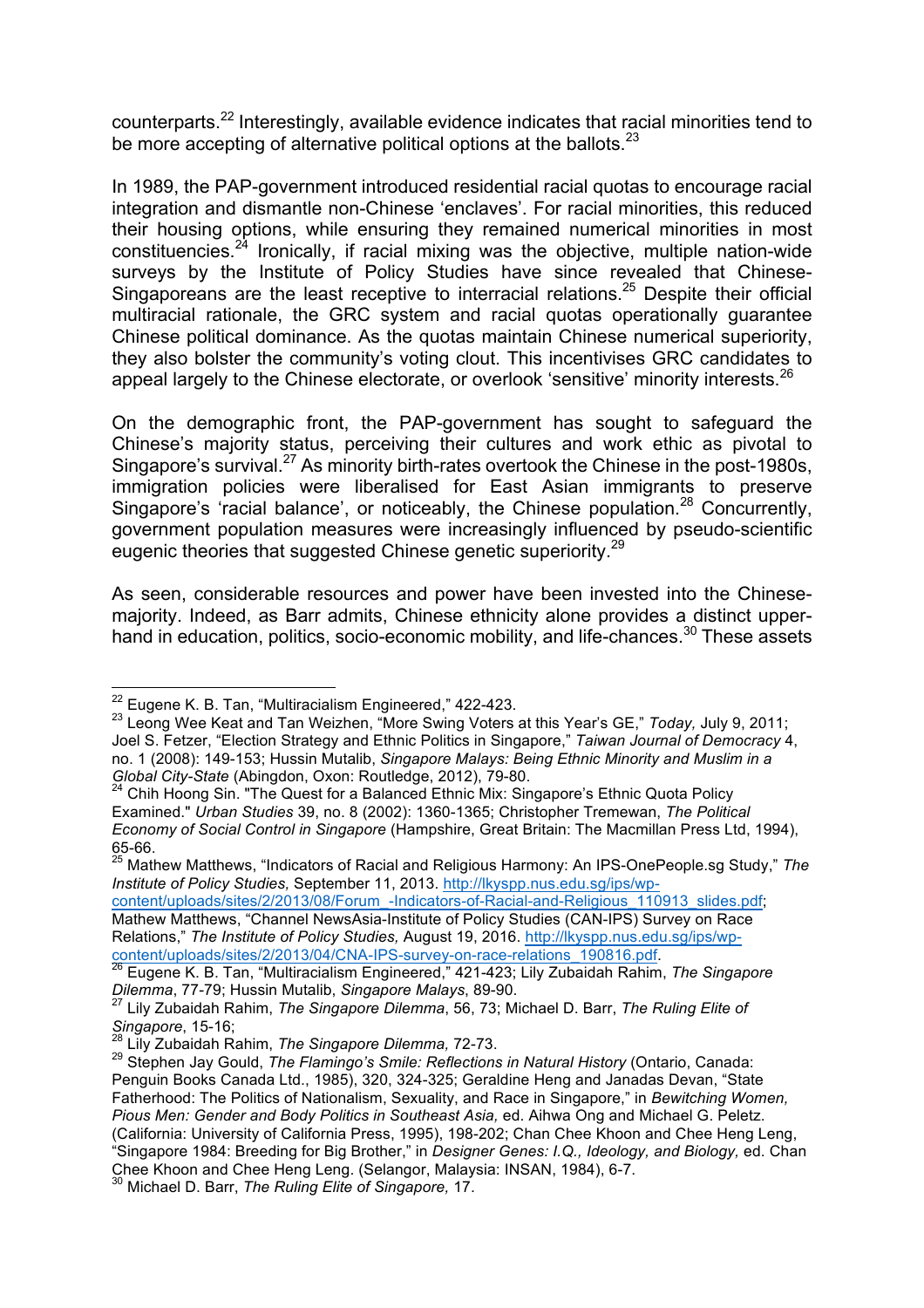are not the inevitable by-products of nature or demographics. Instead, they stem from strategic policy-making and specific historical struggles.

Arguably, the Sinocentric quality of the examples cited challenges Singapore's 'multiracial-meritocratic' aspirations. There remain persistent claims of 'Chinese privilege' in the military, the civil service, the private corporate sector, the race-based communal welfare structure, and the education system. For instance, existing records show that from 1966 to 2015, 93.2 per cent of the President's Scholarship recipients were Chinese.<sup>31</sup> Are non-Chinese students intrinsically incapable of obtaining "Singapore's most prestigious undergraduate scholarship"? The definitive answer is no.

Like other analyses of racial privilege, be it in Australia, $32$  Malaysia, $33$  Brazil, $34$  South Africa, $35$  Israel,  $36$  or the United States,  $37$  'Chinese privilege' requires constant theoretical refinement. Its deficit in localised definitions and processes must be resolved. Furthermore, how different would 'Chinese privilege' function at micro and macro levels, or when it intersects with class, gender, religion, language, and sexuality? More importantly, as observed in international cases,<sup>38</sup> how can Singaporeans meaningfully discuss 'Chinese privilege' without triggering denial and deflection from its architects and beneficiaries?

Nevertheless, the discourse of 'Chinese privilege' has already generated constructive outcomes. First, it has redirected attention to the centres of privilege and power, highlighting how Chinese pre-eminence is manufactured, maintained, and expressed. Second, it has further questioned the prevailing belief that the cultures and biologies of Singapore's racial minorities are principally responsible for their marginal societal standing. And last, it has empowered Singaporeans to confront racial inequities, particularly those obscured by doublespeak, 'colour-blind' ideologies, and political expediency.

In this sense, 'Chinese privilege' can be a potent concept to help realise the ideals proclaimed by many Singaporeans—of justice, equality, and genuine racial harmony for all.

 <sup>31</sup> Michael D. Barr and Zlatko Skrbis, *Constructing Singapore,* 214-216; Michael D. Barr, *The Ruling Elite of Singapore,* 67-71.

 $32$  Kevin M. Dunn, James Forrest, Ian Burnley, and Amy McDonald, "Constructing Racism in Australia," *Australian Journal of Social Issues* 39, no. 4 (2004): 409-430.

<sup>33</sup> Richard Mason and Ariffin Omar, "The 'Bumiputera Policy': Dynamics and Dilemmas." *Kajian Malaysia: Journal of Malaysian Studies* 21, no. 1-2 (2003): 1-12.<br><sup>34</sup> Edward E. Tolles, *Dess. L. A. (ii*)

<sup>34</sup> Edward E. Telles, *Race In Another America: The Significance of Skin Color in Brazil* (New Jersey: Princeton University Press, 2004).

<sup>&</sup>lt;sup>35</sup> Charles V. Hamilton, Lynn Huntley, Neville Alexander, Antonio Sergio Alfredo Guimaraes, and Wilmot James, eds, *Beyond Racism: Race and Inequality in Brazil, South Africa, and the United States. Colorado (United States of America: Lynne Rienner Publishers, Inc., 2001).*<br><sup>36</sup> As'ad Ghanem, *Ethnic Politics in Israel: The Margins and the Ashkenazi Center (Abingdon, Oxon:* 

Routledge, 2010).

<sup>&</sup>lt;sup>37</sup> Jacob Bennett, "White Privilege: A History of the Concept," (Master's thesis, Georgia State<br>University, 2012). http://scholarworks.gsu.edu/history\_theses/54/.<br><sup>38</sup> Pebis DiArastia #141 in Furnity in Turn in the summer

Robin DiAngelo, "White Fragility," *International Journal of Critical Pedagogy* 3, no. 3 (2011): 63-66; Sharlene Swartz, Emma Arogundade, and Danya Davis, "Unpacking (White) Privilege in a South African University Classroom: A Neglected Element in Multicultural Educational Context," *Journal of Moral Education* 43, no. 3 (2014): 357-359.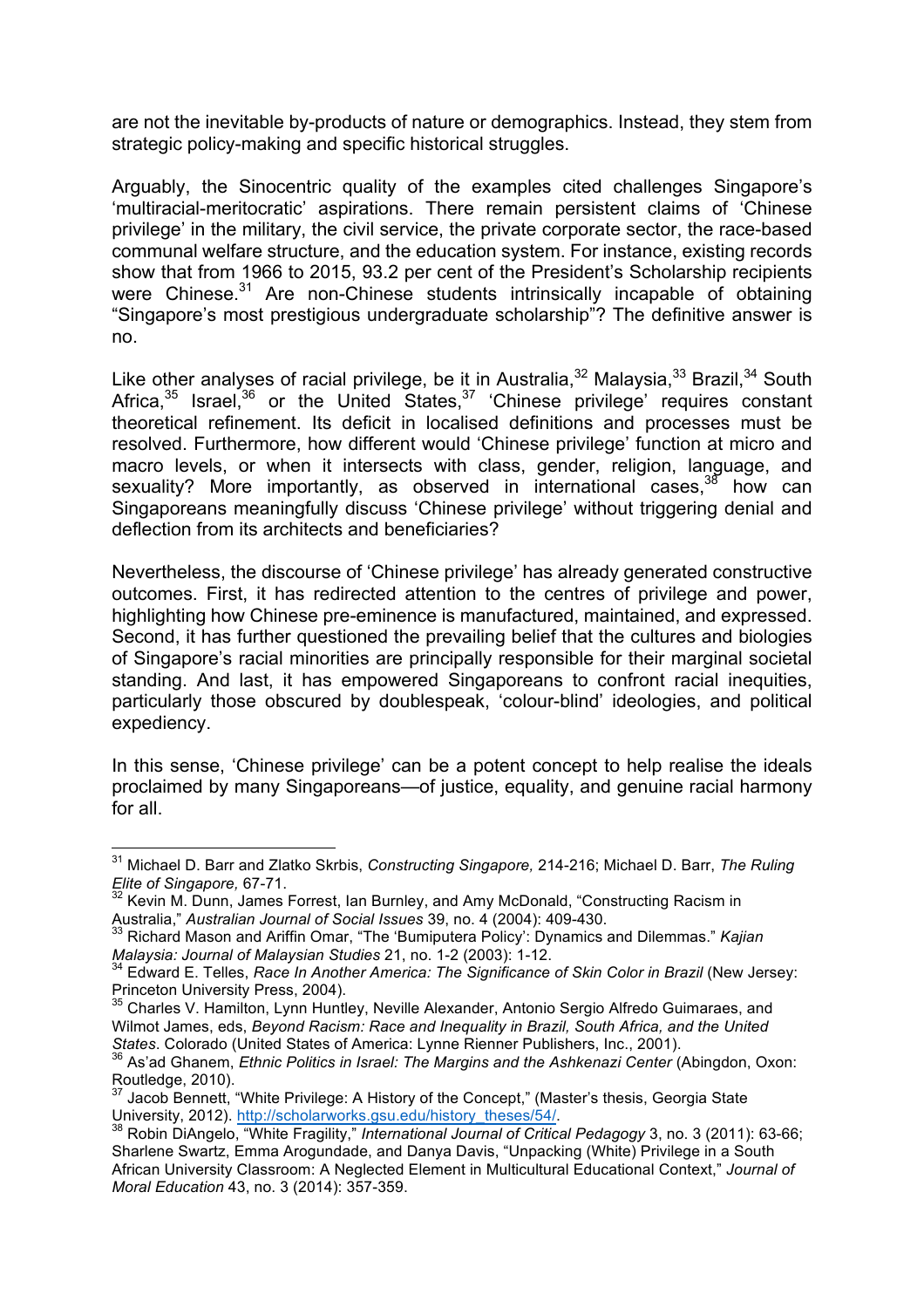**Hydar Saharudin reads History at Nanyang Technological University, and is currently writing his final-year dissertation on the history of state surveillance in Singapore. A condensed version of this essay was first published on** *The Reading Group.*

## **Bibliography**

- Abraham, Collin E.R. "Racial and Ethnic Manipulation in Colonial Malaya." *Ethnic and Racial Studies* 6, no. 1 (1983): 18-32.
- Alatas, Syed Hussein. *The Myth of the Lazy Native: A Study on the Image of the Malays, Filipinos and Javanese from the 16th to the 20th Century and its Function in the Ideology of Colonial Capitalism*. London: Frank Cass and Company, 1977.
- Barr, Michael D. "Lee Kuan Yew: Race, Culture, and Genes." *Journal of Contemporary Asia* 29, no. 2 (1999): 145-166.
- Barr, Michael D. *Lee Kuan Yew: The Beliefs Behind The Man.* Washington, D.C: Georgetown University Press, 2000.
- Barr, Michael D. *The Ruling Elite of Singapore: Networks of Power and Influence.*  London, United Kingdom: I.B. Tauris, 2014.
- Barr, Michael D. and Zlatko Skrbis. *Constructing Singapore: Elitism, Ethnicity and the Nation-Building Project.* Copenhagen, Denmark: NIAS Press, 2008.
- Bennett, Jacob. "White Privilege: A History of the Concept." Master's thesis, Georgia State University, 2012.

http://scholarworks.gsu.edu/history\_theses/54/.

- Brown, David. *The State and Ethnic Politics in Southeast Asia*. London: Routledge, 1994.
- Butcher, John G. *The British in Malaya, 1880-1941: The Social History of a European Community in Colonial South-East Asia*. Kuala Lumpur: Oxford University Press, 1979.
- Cangi, Ellen C. "Civilizing the People of Southeast Asia: Sir Stamford Raffles' Town Plan for Singapore, 1819-23." *Planning Perspectives* 8, no. 2 (1993): 166-187.
- Chan Chee Khoon and Chee Heng Leng. "Singapore 1984: Breeding for Big Brother." In *Designer Genes: I.Q., Ideology, and Biology,* edited by Chee Heng Leng and Chan Chee Khoon, 4-14. Selangor, Malaysia: INSAN, 1984.
- Chih Hoong Sin. "The Quest for a Balanced Ethnic Mix: Singapore's Ethnic Quota Policy Examined." *Urban Studies* 39, no. 8 (2002): 1347-1374.
- Chong, Terence. "Asian Values and Confucian Ethics: Malay Singaporeans' Dilemma." *Journal of Contemporary Asia* 32, no. 3 (2002): 394-406.
- DiAngelo, Robin. "White Fragility." *International Journal of Critical Pedagogy* 3, no. 3 (2011): 54-70.
- Dunn, Kevin M., James Forrest, Ian Burnley, and Amy McDonald. "Constructing Racism in Australia." *Australian Journal of Social Issues* 39, no. 4 (2004): 409-430.
- Englehart, Neil A. "Rights and Culture in the Asian Values Argument: The Rise and Fall of Confucian Ethics in Singapore." *Human Rights Quarterly* 22 (2000): 548-568.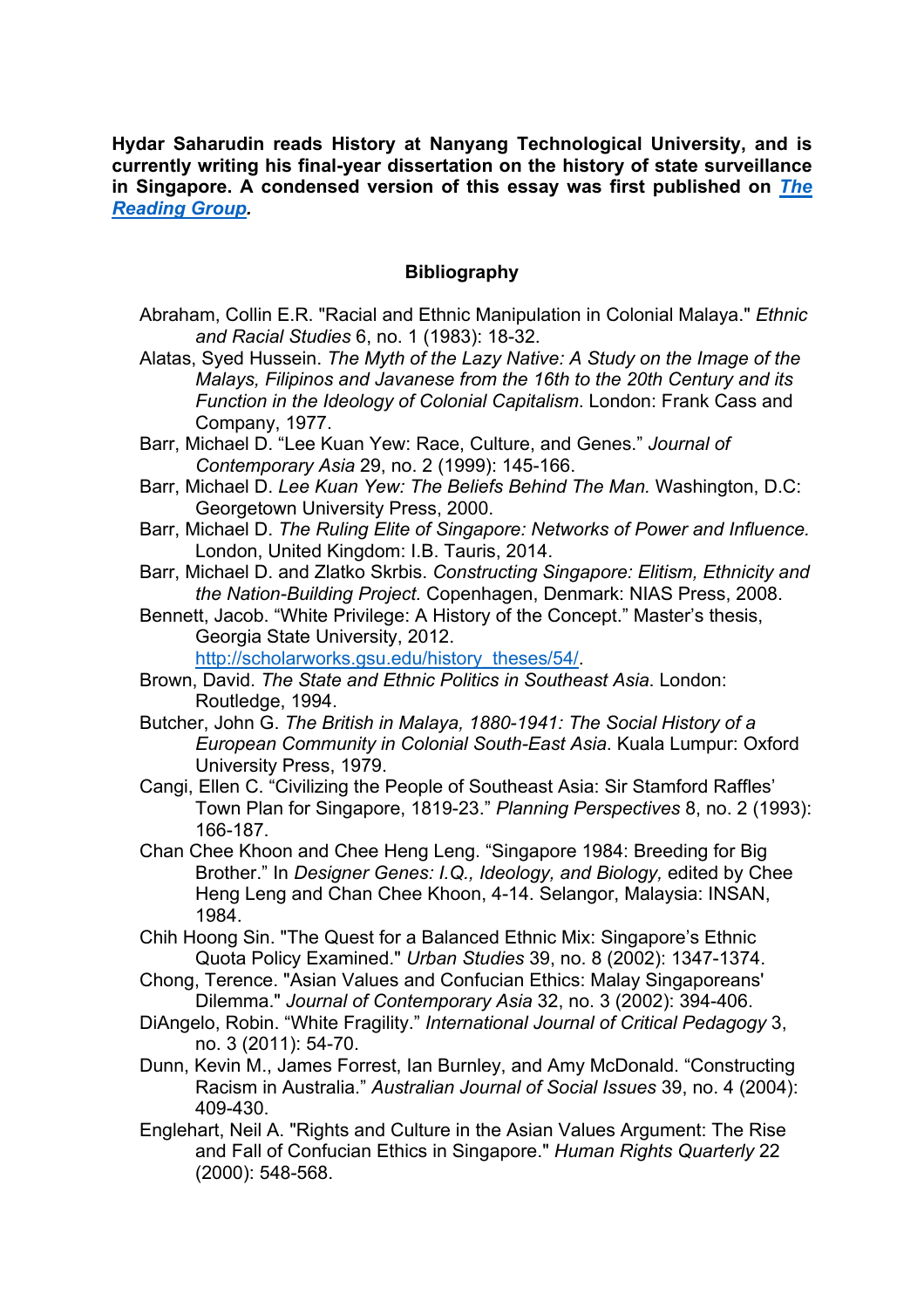- Facebook, Inc. "Alfian Sa'at's *Facebook* Page." Accessed August 23, 2015. https://www.facebook.com/alfiansaat/posts/10151723221647371.
- Fetzer, Joel S. "Election Strategy and Ethnic Politics in Singapore." *Taiwan Journal of Democracy* 4, no. 1 (2008): 135-153.
- Gaffa, Faz Abdul. "I'm A Brown Person And I Live In A Racist Country." *XOJane,*  April 26, 2013. http://www.xojane.com/issues/racism-in-singapore.
- Ghanem, As'ad. *Ethnic Politics in Israel: The Margins and the Ashkenazi Center.*  Abingdon, Oxon: Routledge, 2010.
- Goh, Daniel P.S. "Between Assimilation and Multiculturalism: Social Resilience and the Governance of Diversity in Singapore." In *Nations, National Narratives and Communities in the Asia-Pacific*, edited by Norman Vasu, Yolanda Chin, and Kam-yee Law, 57-84. Abingdon, Oxon: Routledge, 2014.
- Goldberg, David Theo and John Solomos, "General Introduction." In *A Companion to Racial and Ethnic Studies,* edited by David Theo Goldberg and John Solomos, 1-13. Massachusetts, USA: Blackwell Publishers, 2002.
- Gould, Stephen Jay. *The Flamingo's Smile: Reflections in Natural History.*  Ontario, Canada: Penguin Books Canada Ltd., 1985.
- Heng, Geraldine and Janadas Devan. 'State Fatherhood: The Politics of Nationalism, Sexuality, and Race in Singapore.' In *Bewitching Women, Pious Men: Gender and Body Politics in Southeast Asia,* edited by Aihwa Ong and Michael G. Peletz, 195-216. California: University of California Press, 1995.
- Hill, Michael and Kwen Fee Lian. *The Politics of Nation Building and Citizenship in Singapore.* London: Routledge, 1995.
- Hirschman, Charles. "The Making of Race in Colonial Malaya: Political Economy and Racial Ideology." *Sociological Forum* 1, no. 2 (1986): 330-361.
- Hirschman, Charles. "The Meaning and Measurement of Ethnicity in Malaysia: An Analysis of Census Classifications." *Journal of Asian Studies* 46, no. 3 (1987): 555-582.
- Hirschman, Charles. "The Origins and Demise of the Concept of Race," *Population and Development Review* 30, no. 3 (2004): 385-415.
- Hamilton, Charles V., Lynn Huntley, Neville Alexander, Antonio Sergio Alfredo Guimaraes, and Wilmot James, eds. *Beyond Racism: Race and Inequality in Brazil, South Africa, and the United States.* Colorado, United States of America: Lynne Rienner Publishers, Inc., 2001.
- Koh, Adeline and Sangeetha Thanapal. "Chinese Privilege, Gender and Intersectionality in Singapore: A Conversation between Adeline Koh and Sangeetha Thanapal." *boundary2,* March 4, 2015. http://boundary2.org/2015/03/04/chinese-privilege-gender-andintersectionality-in-singapore-a-conversation-between-adeline-koh-andsangeetha- thanapal/.
- Lee Kuan Yew. *The Papers of Lee Kuan Yew: Speeches, Interviews and Dialogues Volume 11: 1990-1994.* Singapore: Cengage Learning Asia Pte Ltd, 2013.
- Leong Wee Keat and Tan Weizhen. "More Swing Voters at this Year's GE." *Today,* July 9, 2011.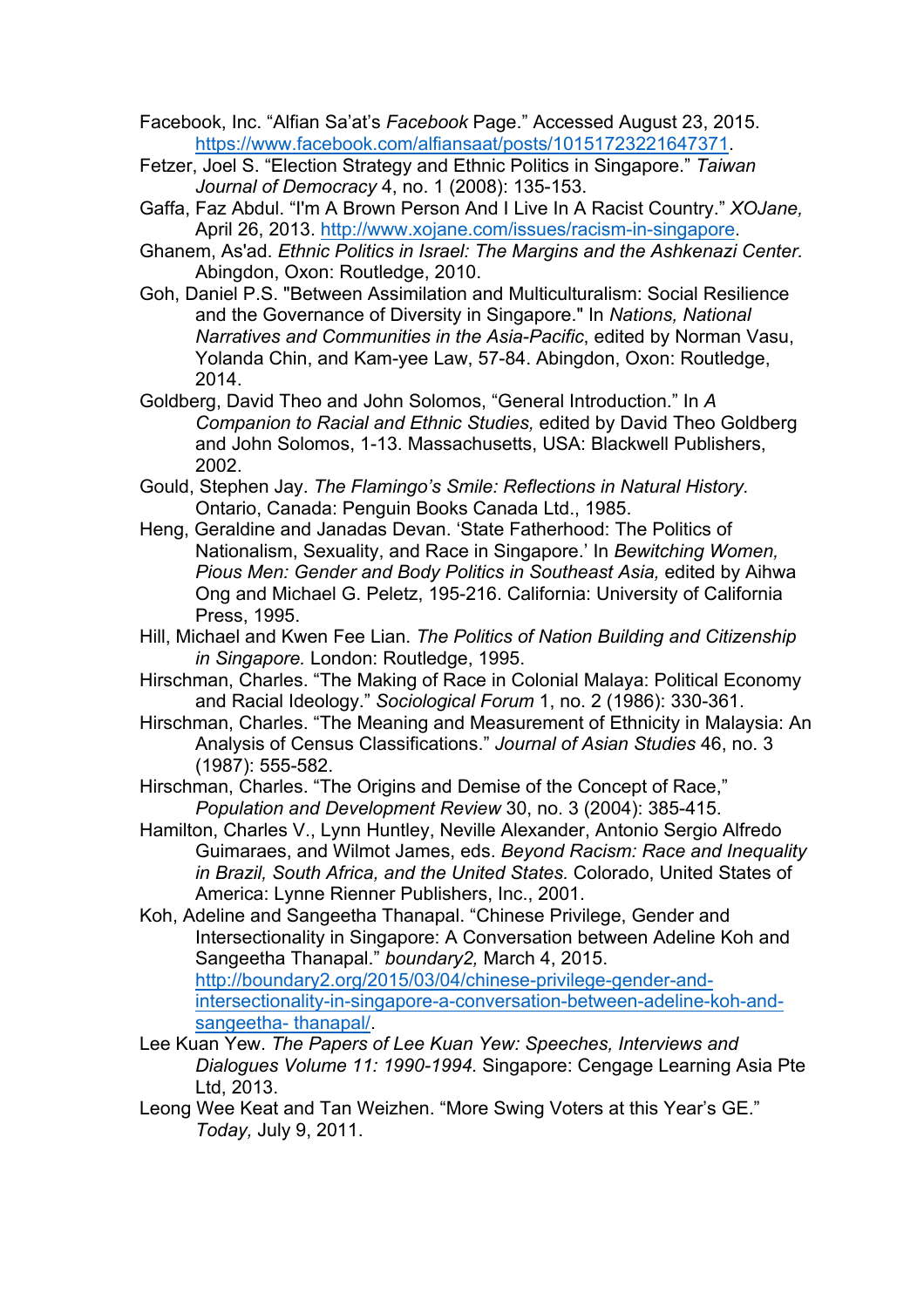- Kwen Fee Lian. "Race and Racialization in Malaysia and Singapore." In *Race, Ethnicity, and the State in Malaysia and Singapore*, edited by Kwen Fee Lian, 219-235. Boston: Brill, 2006.
- Mason, Richard and Ariffin Omar. "The 'Bumiputera Policy': Dynamics and Dilemmas." *Kajian Malaysia: Journal of Malaysian Studies* 21, no. 1-2 (2003): 1-12.
- Matthews, Mathew. "Indicators of Racial and Religious Harmony: An IPS-OnePeople.sg Study." *The Institute of Policy Studies,* September 11, 2013. http://lkyspp.nus.edu.sg/ips/wpcontent/uploads/sites/2/2013/08/Forum\_-Indicators-of-Racial-and-Religious 110913 slides.pdf.
- Matthews, Mathew. "Channel NewsAsia-Institute of Policy Studies (CAN-IPS) Survey on Race Relations." *The Institute of Policy Studies,* August 19, 2016. http://lkyspp.nus.edu.sg/ips/wpcontent/uploads/sites/2/2013/04/CNA-IPS-survey-on-racerelations\_190816.pdf.
- Mauzy, Diane K. and R.S. Milne. *Singapore Politics Under the People's Action Party.* London: Routledge, 2002.
- Mutalib, Hussin. *Singapore Malays: Being Ethnic Minority and Muslim in a Global City-State*. Abingdon, Oxon: Routledge, 2012.
- Mutalib, Hussin. "Singapore's Quest for a National Identity: The Triumphs and Trials of Government Policies." In *Imagining Singapore,* edited by Ban Kah Choon, Anne Parker, and Tong Chee Kiong, 54-81. 2<sup>nd</sup> ed. Singapore: Marshall Cavendish International, 2004.
- Rahim, Lily Zubaidah. *The Singapore Dilemma: The Political and Educational Marginality of the Malay Community*. Kuala Lumpur: Oxford University Press, 1998.
- Swartz, Sharlene, Emma Arogundade, and Danya Davis. "Unpacking (White) Privilege in a South African University Classroom: A Neglected Element in Multicultural Educational Context." *Journal of Moral Education* 43, no. 3 (2014): 345-361.
- Suhaimi, Nur Dianah. "Feeling Like The Least Favourite Child." *The Straits Times*, August 10, 2008.
- Tan, Eugene K. B. "Multiracialism Engineered: The Limits of Electoral and Spatial Integration in Singapore." *Ethnopolitics* 4, no. 4 (2005): 413-428.
- Tarulevicz, Nicole. "Hidden in Plain View: Singapore's Race and Ethnicity Policies." In *The State, Development and Identity in Multi-Ethnic Societies: Ethnicity, Equity and the Nation*, edited by Nicholas Tarling and Edmund Terence Gomez, 134-154. Abingdon, Oxon: Routledge, 2008.
- Thanapal, Sangeetha. "This is Singaporean Chinese Privilege." *Tumblr* (blog)*.*  http://thisissgchineseprivilege.tumblr.com.
- Telles, Edward E. *Race In Another America: The Significance of Skin Color in Brazil*. New Jersey: Princeton University Press, 2004.
- Tremewan, Christopher. *The Political Economy of Social Control in Singapore*. Hampshire, Great Britain: The Macmillan Press Ltd, 1994.
- Vasil, Raj. *Asianising Singapore: The PAP's Management of Ethnicity*. Singapore: Heinemann Asia, 1995.
- Yadav, Surekha A. "Is Singapore A Racist Country?" *The Malay Mail Online,*  August 31, 2014. http://www.themalaymailonline.com/opinion/surekha-ayadav/article/is-singapore-a-racist-country.